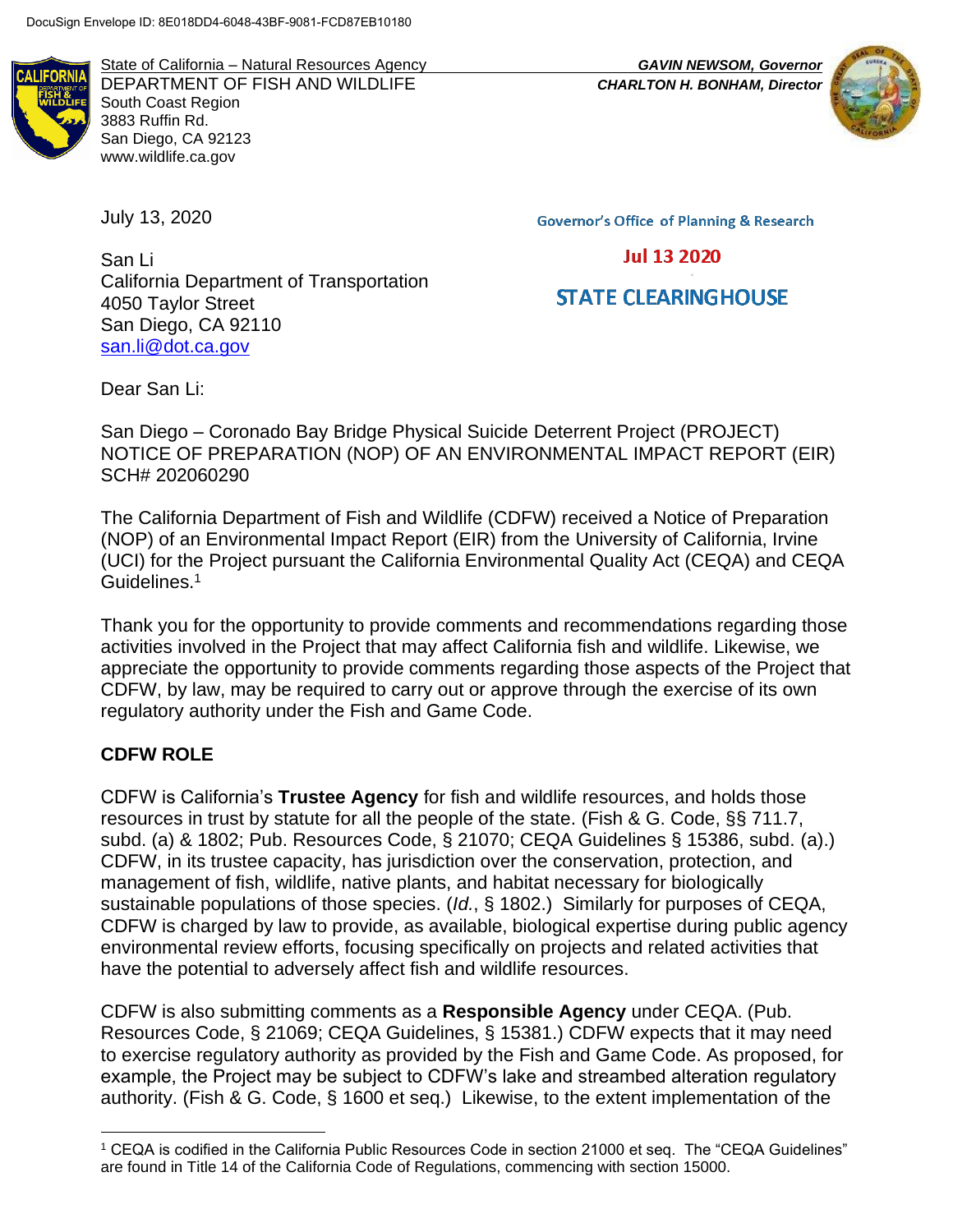Project as proposed may result in "take" as defined by State law of any species protected under the California Endangered Species Act (CESA) (Fish & G. Code, § 2050 et seq.), related authorization as provided by the Fish and Game Code will be required.

### **PROJECT DESCRIPTION SUMMARY**

**Proponent:** California Department of Transportation

**Objective:** The objective of the Project is to reduce suicides and suicide attempts while also reducing the closures of the San Diego – Coronado Bridge (Bridge) due to these events. Primary Project activities include installation of a permanent physical suicide deterrent on the bridge. The Project Proponent proposes three alternatives: 1) a horizontal barrier, 2) a vertical barrier constructed on the existing bridge rails, and 3) a vertical barrier constructed on new bridge rails. The horizontal barrier would be horizontal metal netting. Design variations proposed for vertical barriers include wire mesh fence, pivoting wire mesh fence, sliding vertical cable fence, reverse folding wave, vertical net, and horizontal cable fence. The Project would also install minor improvements to the transportation management system elements at the Glorietta Toll Plaza, the Bridge, and the Interstate 5/State Route 75 (I-5/SR-75) Interchange.

**Location:** The Project site is located at the Bridge, Glorietta Toll Plaza, and the I-5/SR-75 Interchange in San Diego County. According to a personal communication with a representative of the Lead Agency<sup>2</sup>, all work will be conducted from the bridge deck and will not involve any activities in San Diego Bay.

**Biological Setting:** Special status species with the potential to occur near the Bridge include osprey (*Pandion haliaetus*), federal Endangered Species Act (ESA) and California Endangered Species Act (CESA) listed endangered, as well as California Fully Protected Species (FP), California least tern (*Sternula antillarum browni*) and American peregrine falcon (*Falco peregrinus anatum*; FP). Additionally, the Project has the potential to impact seabirds in flight utilizing the San Diego Bay. There is also potential for creviceroosting/nesting species such as swifts, swallows, and bats to occupy the bridge deck.

## **COMMENTS AND RECOMMENDATIONS**

CDFW offers the comments and recommendations below to assist the Lead Agency in adequately identifying and/or mitigating the Project's significant, or potentially significant, direct and indirect impacts on fish and wildlife (biological) resources. Based on the potential for the Project to have a significant impact on biological resources, CDFW agrees that an Environmental Impact Report (EIR) is appropriate for the Project.

<sup>2</sup> Scatolini, Susan. California Department of Transportation. Dated June 25, 2020. Personal verbal communication regarding the Project's possible impacts to biological resources.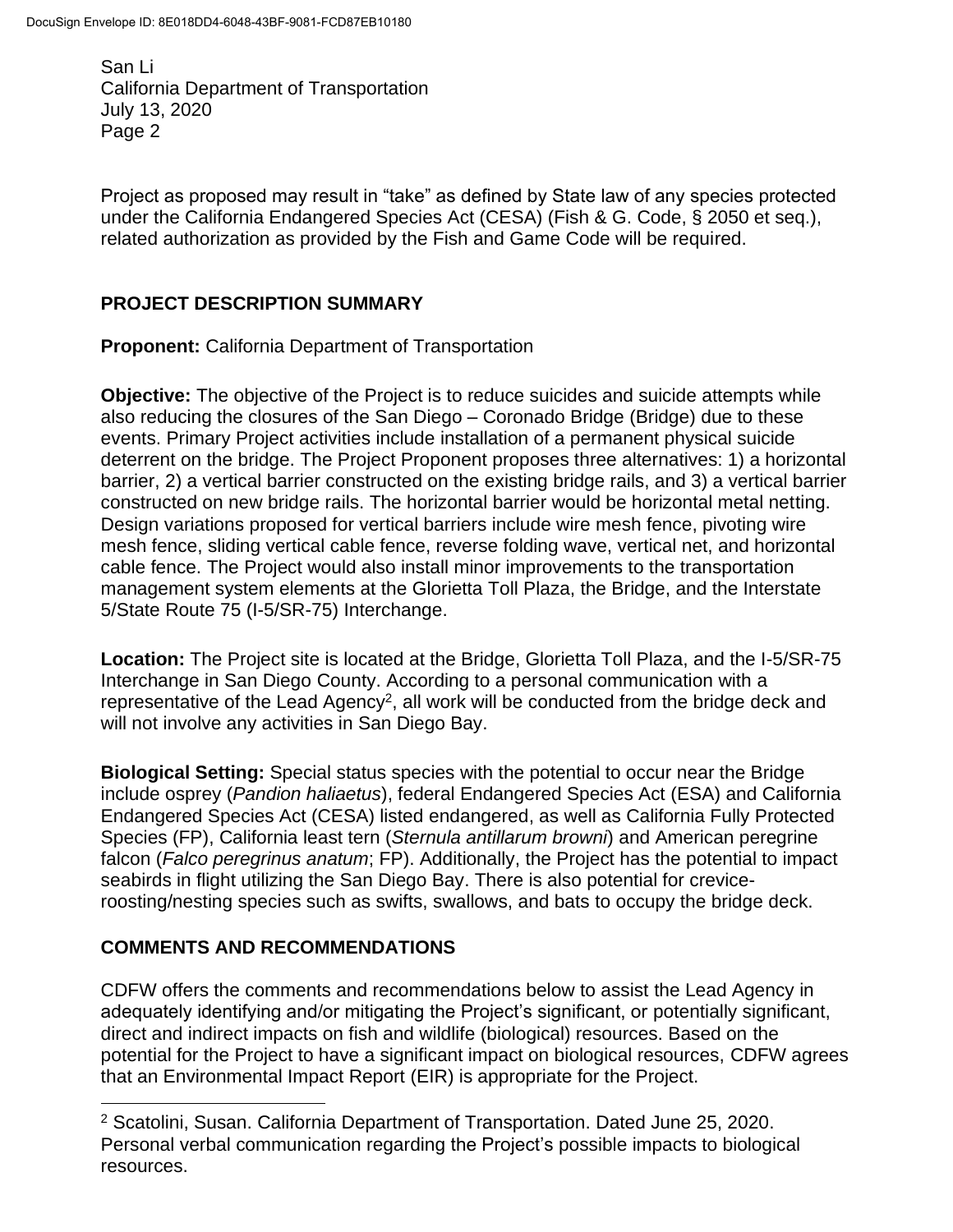1. The NOP identifies California least tern as an endangered species. While California least tern is CESA and ESA-listed as endangered, it is also a Fully Protected species under Fish and Game Code section 3511. CDFW and the Lead Agency are also aware that Fully Protected American peregrine falcons utilize the bridge infrastructure. Pursuant to Fish and Game Code section 3511, these species may not be taken or possessed at any time and CDFW does not have a mechanism for issuing take for Fully Protected species.

2. The Lead Agency indicated in the June 25, 2020 conversation that bat species could potentially be roosting within the bridge deck. Additionally, crevice-nesting birds such as swifts and/or swallows may utilize the structure for nesting. To confirm, the EIR should include a habitat assessment and, if habitat is present, surveys for roosting bats and crevice-nesting birds. If the results are positive, the EIR should include measures to avoid and minimize impacts to any such species, including but not limited to humane exclusion outside the breeding season and restrictions on night-time work and activities during the breeding season.

3. The NOP indicates that the Project may affect California least terns "and other types of waterfowl and migratory birds" flying close to the bridge deck. Since the NOP does not identify the other bird species that may be affected, it is possible that the Project may impact CESA-listed species in addition to those listed above. CDFW considers adverse impacts to a species protected by CESA, for the purposes of CEQA, to be significant without mitigation. As to CESA, take of any endangered, threatened, or candidate species that results from the Project is prohibited, except as authorized by state law (Fish & G. Code, §§ 2080, 2085). Consequently, if the Project, Project construction, or any Projectrelated activity during the life of the Project will result in take of a species designated as endangered or threatened, or a candidate for listing under CESA, CDFW recommends that the project proponent seek appropriate take authorization under CESA prior to implementing the Project. Appropriate authorization from CDFW may include an incidental take permit (ITP) or a consistency determination in certain circumstances, among other options (Fish and G. Code §§ 2080.1, 2081, subds. (b),(c)). Early consultation is encouraged, as significant modification to a project and mitigation measures may be required in order to obtain a CESA Permit. Revisions to the Fish and Game Code, effective January 1998, may require that CDFW issue a separate CEQA document for the issuance of an ITP unless the Project's CEQA document addresses all Project impacts to CESAlisted species and specifies a mitigation monitoring and reporting program that will meet the requirements of an ITP. For these reasons, biological mitigation monitoring and reporting proposals should be of sufficient detail and resolution to satisfy the requirements for a CESA ITP.

4. The NOP includes a brief discussion of the Project but does not provide sufficient detail to conduct a comprehensive analysis of the potential impacts. To enable CDFW to adequately review and comment on the Project from the standpoint of the protection of plants, fish, and wildlife, we recommend the following information be included in the EIR.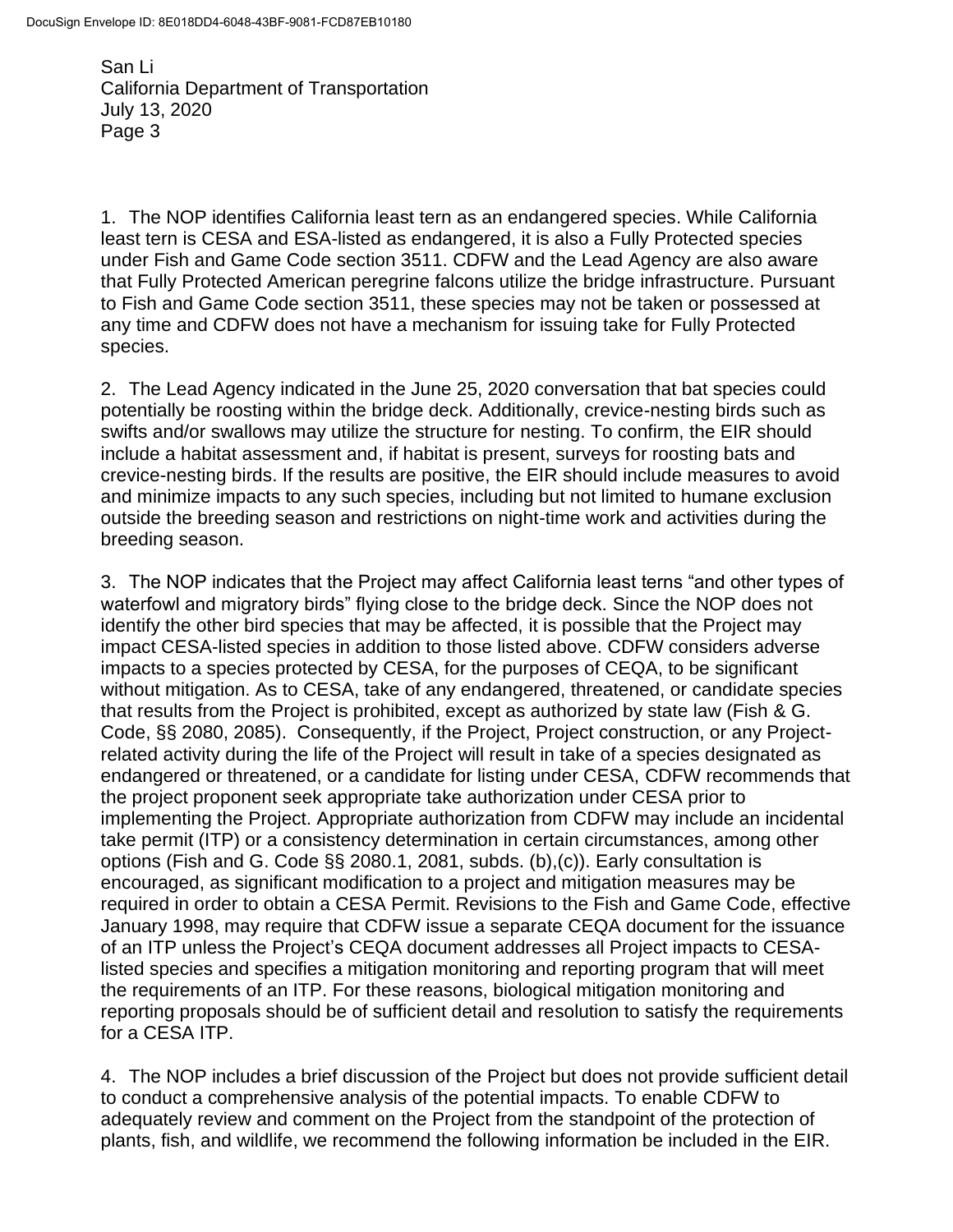- a. The document should contain a complete discussion of the purpose and need for, and description of, the Project, including all staging areas and access routes to the construction and staging areas.
- b. A range of feasible alternatives should be included to ensure that alternatives to the Project are fully considered and evaluated; the alternatives should avoid or otherwise minimize impacts to sensitive biological resources.

5. The NOP does not provide a full assessment of the fauna within the Project's area of potential effect. The EIR should provide a complete assessment of the fauna within and adjacent to the Project area, with particular emphasis upon identifying endangered, threatened, sensitive, and locally unique species and sensitive habitats. This should include a complete faunal species compendium of the entire Project site, undertaken at the appropriate time of year. The EIR should include the following information:

- a. CEQA Guidelines, section 15125(c), specifies that knowledge of the regional setting is critical to an assessment of environmental impacts and that special emphasis should be placed on resources that are rare or unique to the region.
- b. A current inventory of the biological resources associated with each habitat type on-site and within the area of potential effect. CDFW's California Natural Diversity Data Base in Sacramento should be contacted at https://www.wildlife.ca.gov/Data/BIOS to obtain current information on any previously reported sensitive species and habitat, including Significant Natural Areas identified under Chapter 12 of the Fish and Game Code.
- c. An inventory of rare, threatened, endangered and other sensitive species onsite and within the area of potential effect. Species to be addressed should include all those which meet the CEQA definition (see CEQA Guidelines, § 15380). This should include sensitive fish, wildlife, reptile, and amphibian species. Seasonal variations in use of the Project area should also be addressed. Focused species-specific surveys, conducted at the appropriate time of year and time of day when the sensitive species are active or otherwise identifiable, are required. Acceptable species-specific survey procedures should be developed in consultation with CDFW and the U.S. Fish and Wildlife Service.

6. The NOP does not provide a thorough discussion of direct, indirect, and cumulative impacts expected to adversely affect biological resources. To enable CDFW to adequately review and comment on the Project's potential impacts on biological resources, the EIR should include a detailed discussion of potential impacts as well as specific measures to offset such impacts. The following should be addressed in the EIR.

- a. A discussion of potential adverse impacts from lighting, noise, exotic species, and human activity should also be included. Mitigation measures proposed to alleviate such impacts should be included.
- b. Discussions regarding indirect Project impacts on biological resources, including resources in nearby public lands, open space, adjacent natural habitats, riparian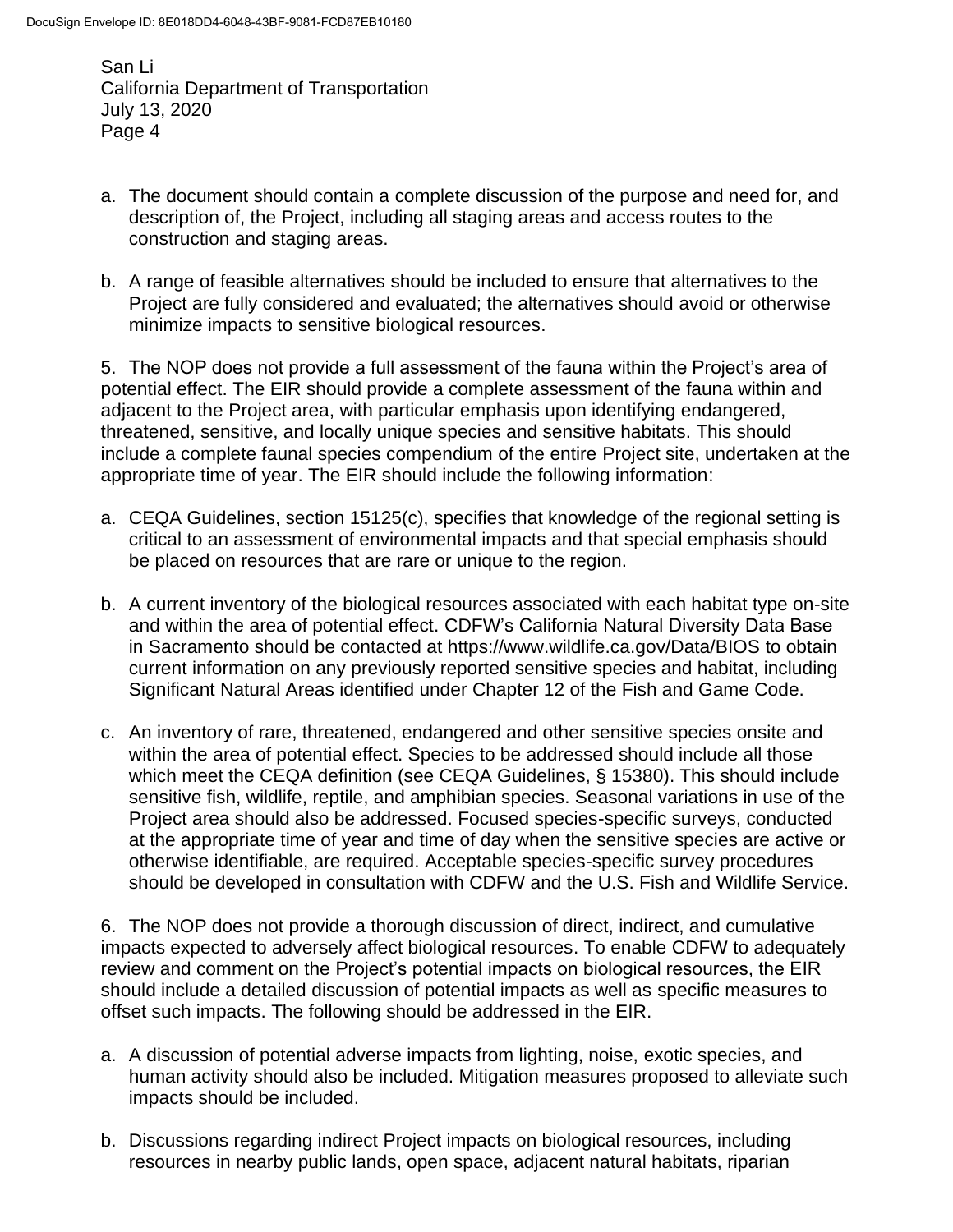ecosystems, and any designated and/or proposed or existing reserve lands (e.g*.*, preserve lands associated with a NCCP). Impacts on, and maintenance of, wildlife corridor/movement areas, including access to undisturbed habitats in adjacent areas, should be fully evaluated in the EIR.

c. A cumulative effects analysis should be developed as described under CEQA Guidelines, section 15130. General and specific plans, as well as past, present, and anticipated future projects, should be analyzed relative to their impacts on similar wildlife habitats.

7. Bird species flying near the bridge may be impacted by construction activities and the barriers themselves. Additionally, if the Lead Agency selects the horizontal barrier alternative, raptors may utilize the wire netting as nesting platforms. Therefore, we provide the following recommendations.

- a. The EIR should include mitigation measures for adverse Project-related impacts to sensitive animals and habitats. Mitigation measures should emphasize avoidance and reduction of Project impacts. For unavoidable impacts, onsite habitat restoration or enhancement should be discussed in detail.
- b. In order to avoid impacts to nesting birds, the EIR should require that, when biologically warranted, construction would occur outside of the peak avian breeding season which generally runs from February 1 through September 1 (as early as January 1 for some raptors). If Project construction is necessary during the bird breeding season, a qualified biologist with experience in conducting bird breeding surveys should conduct weekly bird surveys for nesting birds, within three days prior to the work in the area, and ensure no nesting birds in the Project area would be impacted by the Project. If an active nest is identified, a buffer shall be established between the construction activities and the nest so that nesting activities are not interrupted. The buffer should be a minimum width of 300 feet (500 feet for raptors), be delineated by temporary fencing, and remain in effect as long as construction is occurring or until the nest is no longer active. No Project construction shall occur within the fenced nest zone until the young have fledged, are no longer being fed by the parents, have left the nest, and will no longer be impacted by the Project. Reductions in the nest buffer distance may be appropriate depending on the avian species involved, ambient levels of human activity, screening vegetation, or possibly other factors.
- c. CDFW generally does not support the use of relocation, salvage, and/or transplantation as mitigation for impacts to rare, threatened, or endangered species. Studies have shown that these efforts are experimental in nature and largely unsuccessful.

### **ENVIRONMENTAL DATA**

CEQA requires that information developed in environmental impact reports and negative declarations be incorporated into a data base which may be used to make subsequent or supplemental environmental determinations. (Pub. Resources Code, § 21003, subd. (e).)